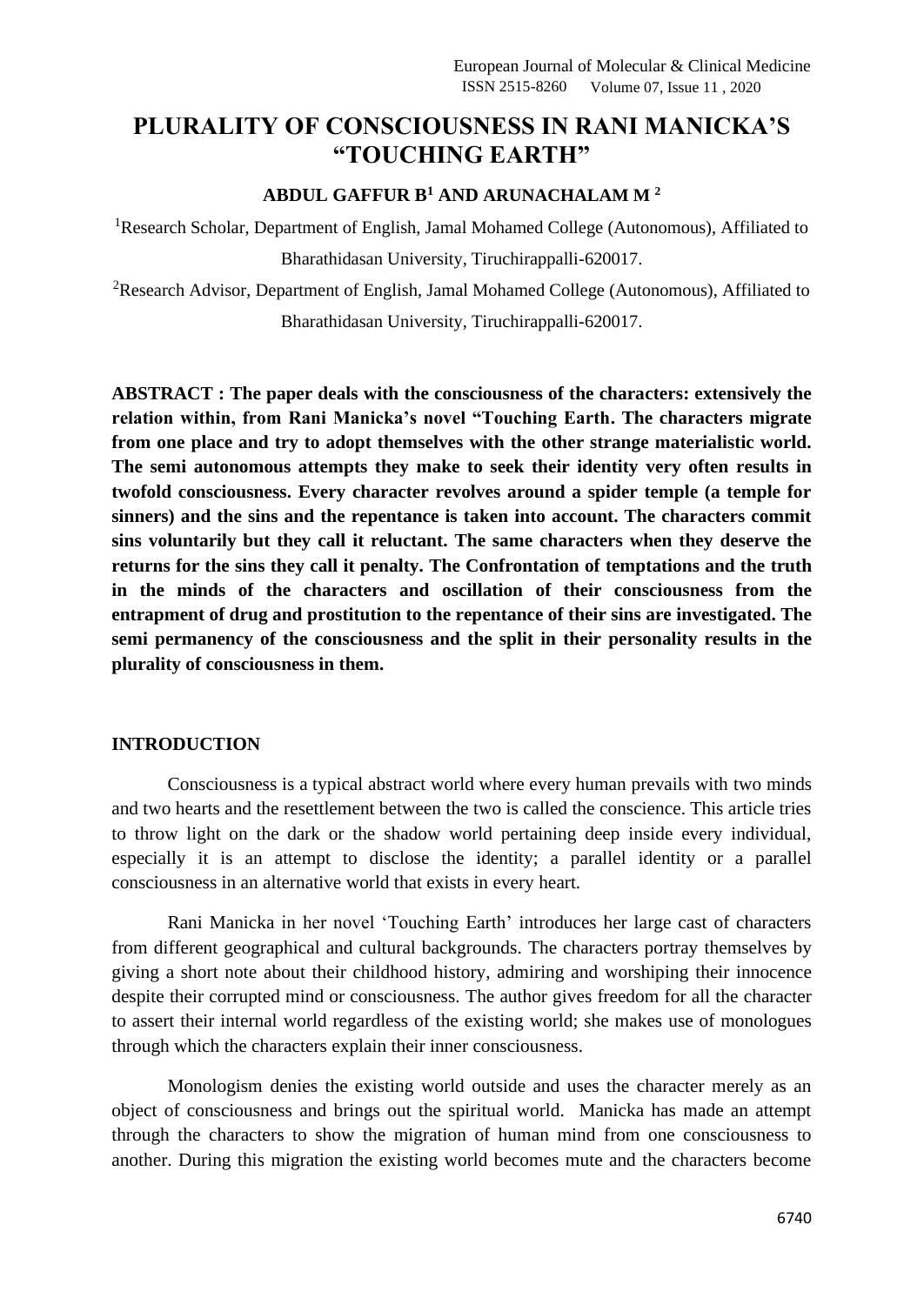deaf and the existing world makes no differences. The second consciousness dominates and illuminates the existing world. Every character is autonomous and free to express their ideas and feelings.

The voices of the characters in the novel 'Touching Earth' are from the single consciousness of the author herself. Every consciousness of different character is but of Manicka's self interpretation of material greedy world and the innocent spiritual world within her. The contradiction within the single character shows that Manicka had tried to create two persons, two consciousnesses or two worlds in one. The accumulation of several characters' individual will on a single situation is the best example for the existence of alternate world in them.

In this novel, the world presented by the author is chaotic and all reality is materialized. The alternative world is dealt between a Bali twins, Elizabeth, Bruce, Ricky and the devil goddess. Every character in the story actively struggle with their situation and their conscience and the reader is free to understand the character's decision between their awareness and the consequences of their sins.

Ibu a mother- ill from her childhood gives birth to a twin girls and she died when the girls are at their teenage. There is a grandmother to look after the sisters but she is a witch so the father of the girls the puppeteer by profession decided to send the girls to Malaysia to work in a restaurant belongs to one of his family friend. The girls unwillingly were sent to a strange new country. There in the restaurant the girls get the friendship of Ricky a rich Sicilian. Among the twin sister Ricky seduced the younger Zeenath and took her with him to his spider temple. The spider temple is a place built by Ricky for the spider goddess, he had promised to build a place where he would gather all the ill souls who commit unforgivable sins so that the goddess would prey on those unfaithful souls and get enormous power and in exchange Ricky would get a voluptuous life from the spider goddess. In this novel there are a handful of characters that fell in the ill hands of the spider goddess, including Ricky. They are Zeenath,Maggie,Nenek,Nutan and Elizabeth.

Nenek the oldest character of the novel, the grandmother of the Balinese twins, she married a puppeteer who is 14 years younger than her and had a daughter Ibu. After years have passed,her daughter fell so ill and when she (Ibu) fell in love with the same puppeteer, not knowing he is her father, Nenek is very ready to arrange their marriage. Nenek considered that she has committed a big sin by marrying the puppeteer who is 14 years younger so as atonement she let her daughter marry him. But the same Nenek, refused her husband the puppeteer when he planned to send the twins (the granddaughter of Nenek) to Malaysia to work in a restaurant. This shows that Nenek is conscious to marry her daughter to the same man she married for the sake of her sins and when time comes for her granddaughters her conscious switched from repentance to the future expectations.

Zeenath the younger sister is caught in the web of the spider goddess. Zeenat was accidentally raped by Ricky to make her a sinful soul to the spider temple, Zeenat remains stainless of sin, deciding that a sin imposed over her can never be blamed or cursed. But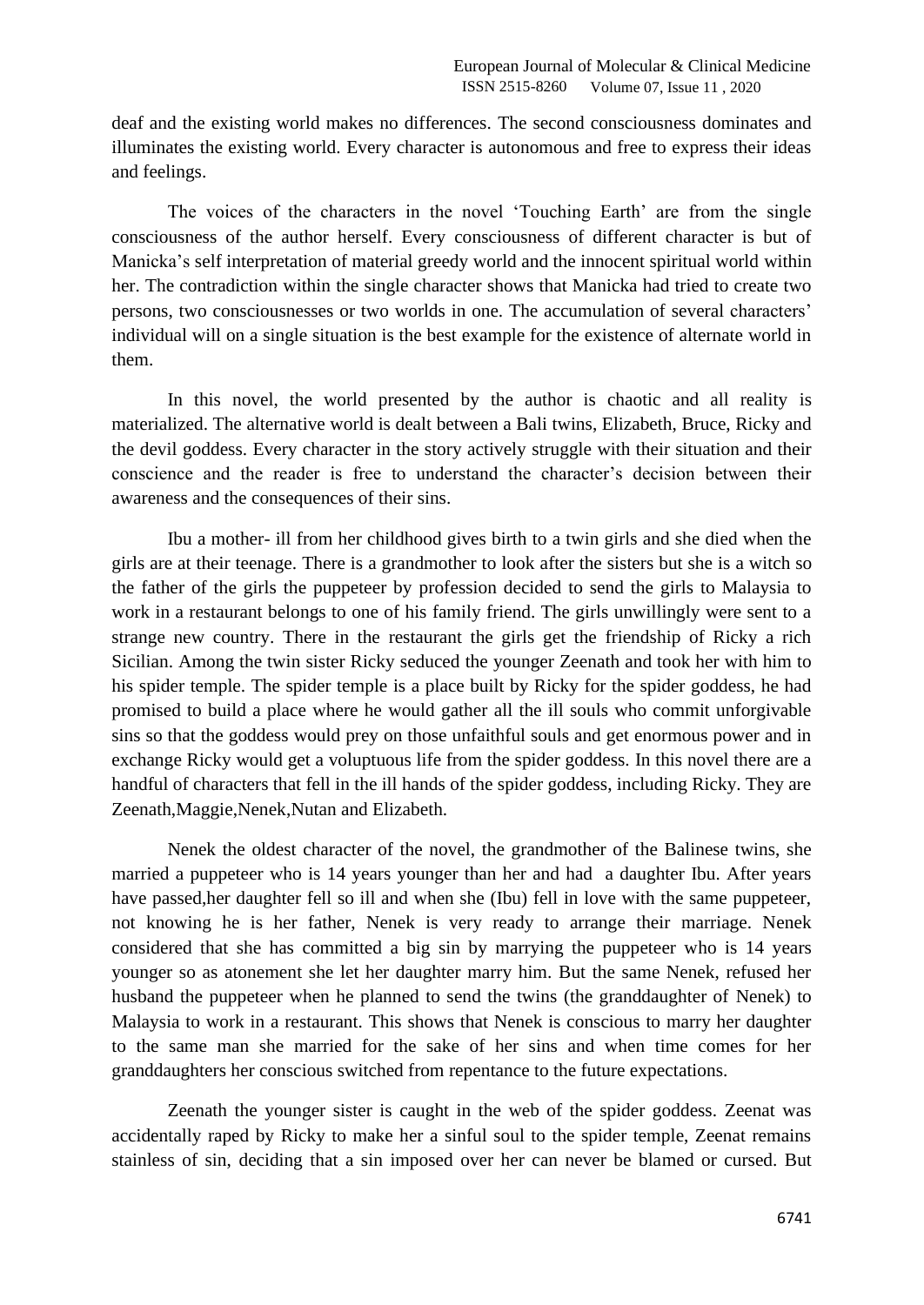Ricky insisted Zeenath for prostitution and drug, soon she became the prey of her own temptations. Later Zeenath was warned by her sister Nutan about the wrong path she has been travelling. Zeenath could easily understand her sister besides she likes the pleasure of being so independent and outlaw.

When Zeenath came know that Ricky is cheating her she could do nothing except going to the spider temple. Though she is aware of her sins she cannot stop herself from committing the sin but when the sin is committed she feels shame and painful. So Zeenath is aware o the sin and she is also ready to face the consequences of it. This shows the two consciousness in her: the fallible and the remorse.

Maggie is a roommate of Nutan in Malaysia. Often Nutan discovers Maggie's absence and one day she found that Maggie has a connection with the spider temple and she is so close to Anis an artist. Anis has a secret wish to quench his thirst of lust with Maggie, for this the spider temple became a suitable place. Moreover Ricky also deceived her with drugs. The supply of drug has made Maggie deaf for Nutan's admonitions. Later Nutan also became a victim of the drug, Maggie warned her about the fatalities of using drug but Nutan was not in any concern. To show the end part of the drug, Maggie benefitted many physical pains and tortures and finally she suicided by jumping out of her window. Maggie's suicide is not an unconscious desire for revenge or frustration but a conscious idea to wash her sins from her soul in this material world and she prepares herself to another world. Maggie decided not to choose the path of her mother in this world but the world had the very eye as it had for her mother. Finally when Maggie fell in the trap of Ricky, she herself selects to go with the existing world and later she commits suicide.

#### **"GREAT DIALOGUE" IN** *TOUCHING EARTH"*

In Manicka's *Touching Earth*, the characters are treated as "ideologically authoritative" and independent. The characters, with no particular emphasis on gender and race, are perceived as the authors of a fully weighted "ideological conception" of their own and not as the mute inactive object of Manicka's finalizing artistic vision. In this way, in the consciousness of the reader, the direct and fully weighted signifying power of the characters' words destroys the monologic qualities of the novel and, as Bakhtin (1929/1984) affirms, the characters, "call forth an unmediated response— as if they were not an object of authorial discourse, but rather a fully valid, autonomous carrier of their own individual world" (p. 5).

In the polyphonic novel, the plot plays a secondary role, and this is why the world presented in Manicka's *Touching Earth* may sometimes seem chaotic when, at different moments, diverse characters come to have their say often with no sequence or logical order. It is only in the light of Manicka's fundamental artistic task, the representation of real life, that the cautious reader will understand the profound organic cohesion, consistency, and wholesomeness of Manicka's *Touching Earth*.

*Touching Earth* is constructed not as the whole of a single consciousness of the author which absorbs all other consciousnesses as "objects" into itself, but is, on the contrary, constructed as a whole which is formed by the interaction of several consciousnesses, each having space to utter its words and consequently share its worlds. In this way none of these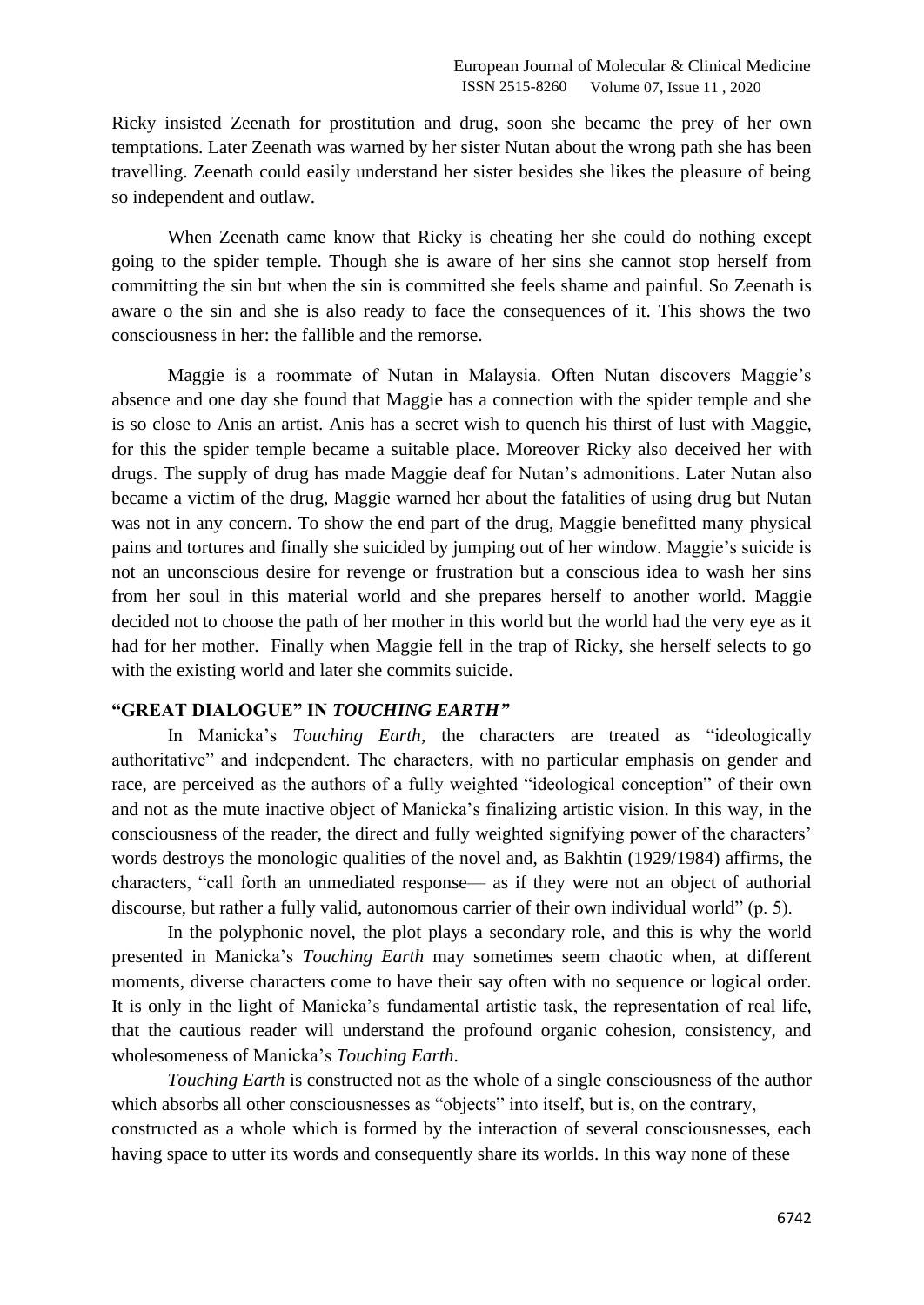consciousnesses entirely becomes an object for another; each of them is an autonomous individual free to express its ideology and worldview, to live its miserable life, worshipping at the "Spider Temple." They communicate and interact with one another mostly in pairs the Balinese twin, Ricky and the devil (Spider Goddess), and Elizabeth and Bruce. One needs to notice that in a polyphonic novel, the reader participates in an active dialogical exchange and needs to be responsive to the entire event (Morris, 1994).2 From the very beginning of the novel, the reader's active participation is demanded by each character. As the storyline develops, when any character is revealing his or her life story, many times, they check the presence and accompaniment of the reader. Constantly, they address the reader directly and ask him or her to judge the situation. The reader needs to be alert and conscious at any given moment to interpret meaning. Nutan, addressing the reader, aims to introduce her grandmother to the reader, "now, how do I describe Nenek to you?" (2004, p. 15). While, later Zeenat also addresses the reader as an actual personage in the novel (2004, p. 27).

Maggie's mother she married a Malaysian money lender but when he cannot repay his debt his debtor asked for his wife instead. Her husband simple left Maggie's mother and in went nowhere, from then Maggie's mother picked the path shown by her husband and became a prostitute. Once a visitor of her mother came to Maggie's room when she was 9 years old and her frustrated mother short him dead and went to prison.

Nutan is the eldest of the twins, she advised her sister Zeenath and her roommate Maggie not to give way for the temptations. She tried to reminisce the goodness in them. But later the arms of the evils were stronger and it easily broke Nutan'd integrity. Soon Nutan was also the one to get used with the drugs. The innocent beauty of Nutans started to grow in the opposite direction towards corruption, addiction and prostitution. Despite the predestined end of Maggie, Nutan eagerly went into the world of drug and prostitution. Nutan only after the death of her twin sister Zeenat, realized and gave importance to her inner consciousness and decided to hear from her inside. Nutan when tries to kill herself by cutting her wrist Anise the artist returns home and finds her dying. When he tried to save her Nutan claimed that she is not dying but she is feeding the spirits with her blood in return as gratitude that all her sins were washed away when she scarifies herself.

Francesca marries Ricky and finds him mot a suitable husband on their honeymoon to Bali. Though Francesca is aware of Ricky and the spiritual temple, on the course of rescuing him from the cruel hands of fate she decides to marry Ricky. Francesca came to know about her husband Ricky and his attempts to seduce the twins. Many times Francesca was obsessed that her husband was betraying her without shame. On a fine occasion she decides that Ricky is not hers and she tried to leave him and go with her fathers. But soon after some weeks Francesca encountered Ricky's betrayal is soaring betrayal and treachery she once again she wanted to give another chance to Ricky and she lived with him unto the last of his breath besides his disloyalty.

Ricky the maker of the spider temple, he has a direct encounter with a devil goddess and it promises him a good fortune in exchange of sinful souls to its temple. Ricky was a unsuccessful son of a rich father and when his father drowned in debt and died, Ricky was a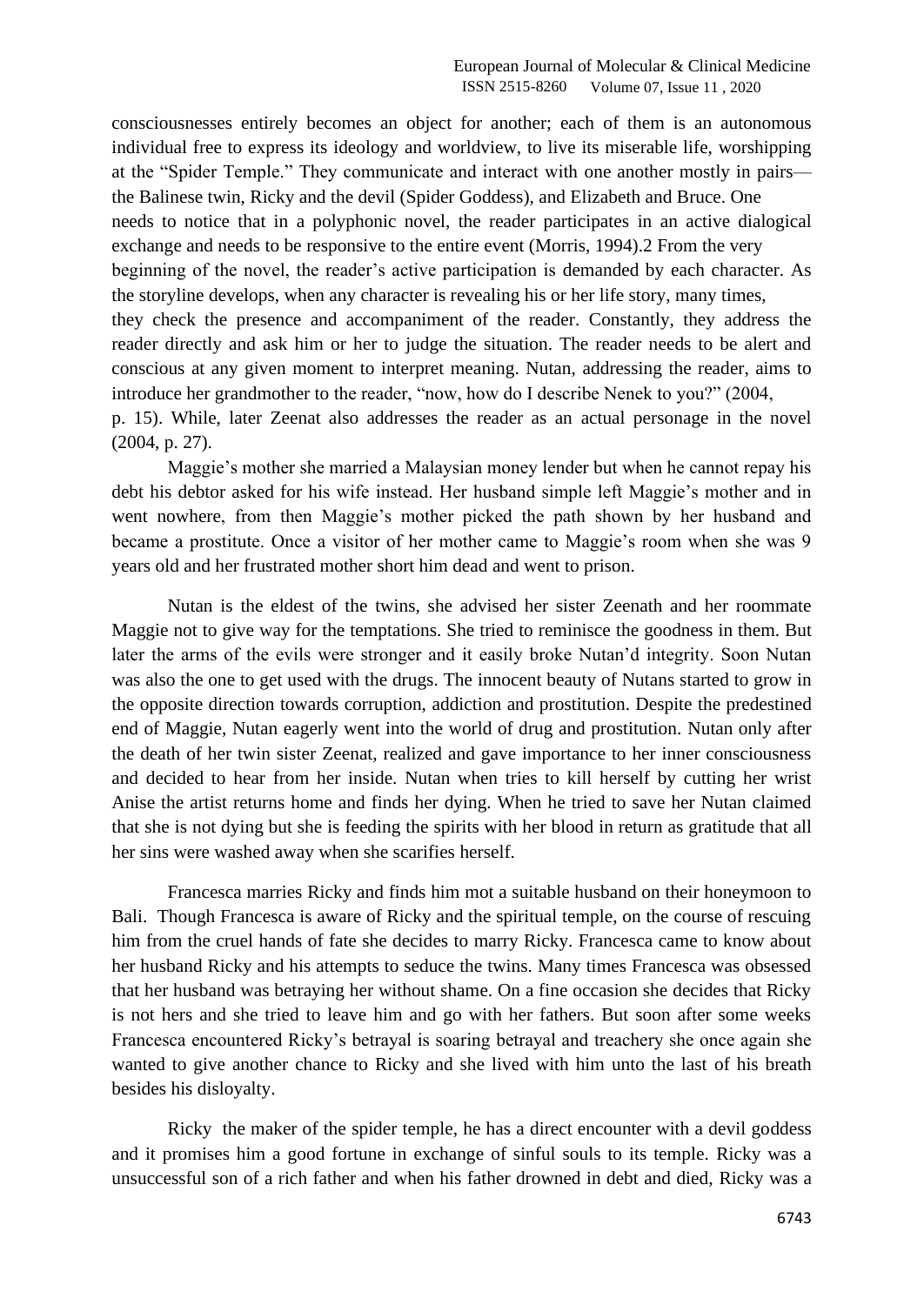miserable boy of 12. He then went to a hill top to die and jumped out of the cliff. He landed in the shallow water without any injury fortunately but he found a broken statue. The staue that night in his dream promised him for a fortune if he brings the sinful soul to its temple. From then Ricky started to search for weaker minds and he seduced them into the trap of sins. He loved Maggie,Zeenath and Francesca and he deceived all for a fortunate life. But Ricky cannot live with his family; This is the outcome of his sin which stood as a wall between him and his family. Ricky tried to live in an alternate world where he could pacify and purify of his sins to live and lead his family.

Anis the artist finds his father a gay and leaves his home to live an angry and desperate life of an artist. Through his paintings he took revenge of the world. As an artist he turned towards beautiful women to draw them naked to show their inner beauty. He tried to scale their internal world of self or the soul with his brush. As he did so, he cannot stand out of the seductions. For the cause of lust he tried Maggie, cheated her with drug and had his lust quenched. Days later he realized his mistake and decided to marry Maggie but again the drive of lust attracted him towards Zeenath this time. After Maggie's death Anis's fascination turned towards Zeenath.

Elizabeth – a mistress to a rich old Arabian. She is living a restricted and fortified life amidst the servants of the old Arabian. She believes that living a sinless life as a mistress is a sin and has a secret covenant for Bruce a dancer. She is ready to bare the sins to live with Bruce. She started to live with Bruce secretly. Elizabeth had a thought that the secret life with Bruce soothes her remorseful soul. She believes that the life as a mistress is a sin and a life as a wife to a loved one is asin.

#### **CONCLUSION**

The representation of the characters real life and the logical claim of innermind cannot be easily understood by the readers, unless they travel parallel with the two worlds. (material and spiritual) The reader's active participation is essential to understand the consciousness of each character. When a character reveals its own story many times in the novel, they representation every time has the alternate decisions and vedicts. So the reader has to constantly exist in their (characters) world to judge the situation. The reader has to remain conscious to interpret the meaning.

The consciousness of the characters can be seen only through idleness. Isolated characters are not alone but they are really intertwined with the consciousness. Every monologism or the soliloquy of the characters can be taken as a substantial indication of the travel taking place between the two consciousness in them. Whenever the character feels the inner temptation or desire against their morality or conscience, the migration between the consciousnesses will begin.

When a character in the story speaks, it is not simply expressing the story of the circumstances alone, but it utters the ideological position in the whole world. The character makes the reader think that they are not simply an individual, but they are the significant part of the entire world. When the Bali twins Nutan and Zeenath moved to Malaysia, the culture,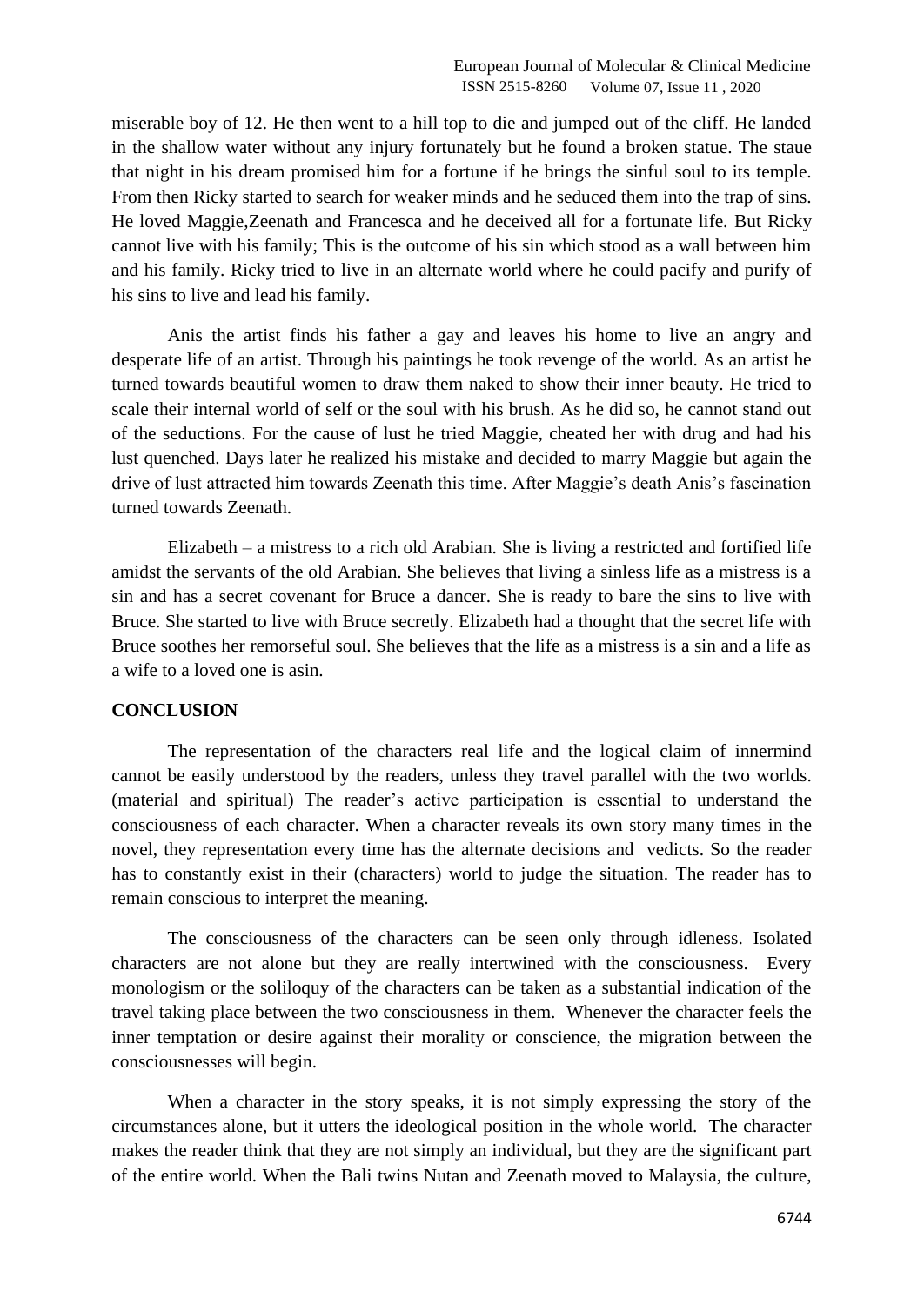the people, the adulterated morality all made them sick and they gradually become accustomed to it. But whenever their conscience wakes them rising a stream of consciousness they actively struggled between their consciousness.

The spider temple stands as bridge between the real or contemporary consciousness and the ethical or spiritual conscience. The characters who are related with either Ricky or the temple, they all seek the need for the temptations and they travelled a long path in the sins but at the same time every character is remorseful by finding the consequences of their sins. Though they retaliate from their sins they cannot repent or apologies and turn to normal. They themselves think that it is too late for them to turn back and they either continue further in their sins and wait for the fate to prize them or they themselves finish their lives thinking that sacrificing their body and life in this world would buy them the time to escape from the fruit of sins.

All the characters in this novel have two simultaneous consciousnesses, one drives them in the wrong path seeking pleasures from the materialistic world and the other drives them through the path to solace their stained soul. This paper thus seeks to identify the characters relationship between the two consciousnesses from within and it can be called the plurality of consciousness.

### **REFERENCES**

- 1. Bakhtin, M. M. (1981). *The dialogic imagination: Four essays by M. M. Bakhtin* (C. Emerson, & M. Holquist, Trans.). Austin: University of Texas Press.
- 2. Bakhtin, M. M. (1984). *Problems of Dostoevsky's poetics* (C. Emerson, Trans.). Minneapolis: University of Minnesota Press. (Original work published 1929).
- *3.* Bakhtin, M. M. (1990). Author and hero in aesthetic activity (V. Liapunov, Trans.). In L. V. M. Holquist & M. M. Bakhtin (Eds.), *Art and answerability: Early philosophical essays*
- 4. (pp. 4-256). Austin: University of Texas Press.
- 5. Emerson, C. (1983). The outer word and inner speech: Bakhtin, Vygotsky, and the internalization of language. *Critical Inquiry*, *10*, 245-264.
- 6. Gardiner, M. (1992). *The dialogics of critique: MM Bakhtin and the theory of ideology*. London, England: Routledge.
- 7. Hermans, H. J. M., & Kempen, H. J. G. (1993). *The dialogical self: Meaning as movement*. London, England: Academic Press.
- 8. Manicka, R. (2004). *Touching earth*. London, England: Sceptre. Morris, P. (1994). *The Bakhtin reader*. London, England: Routledge.